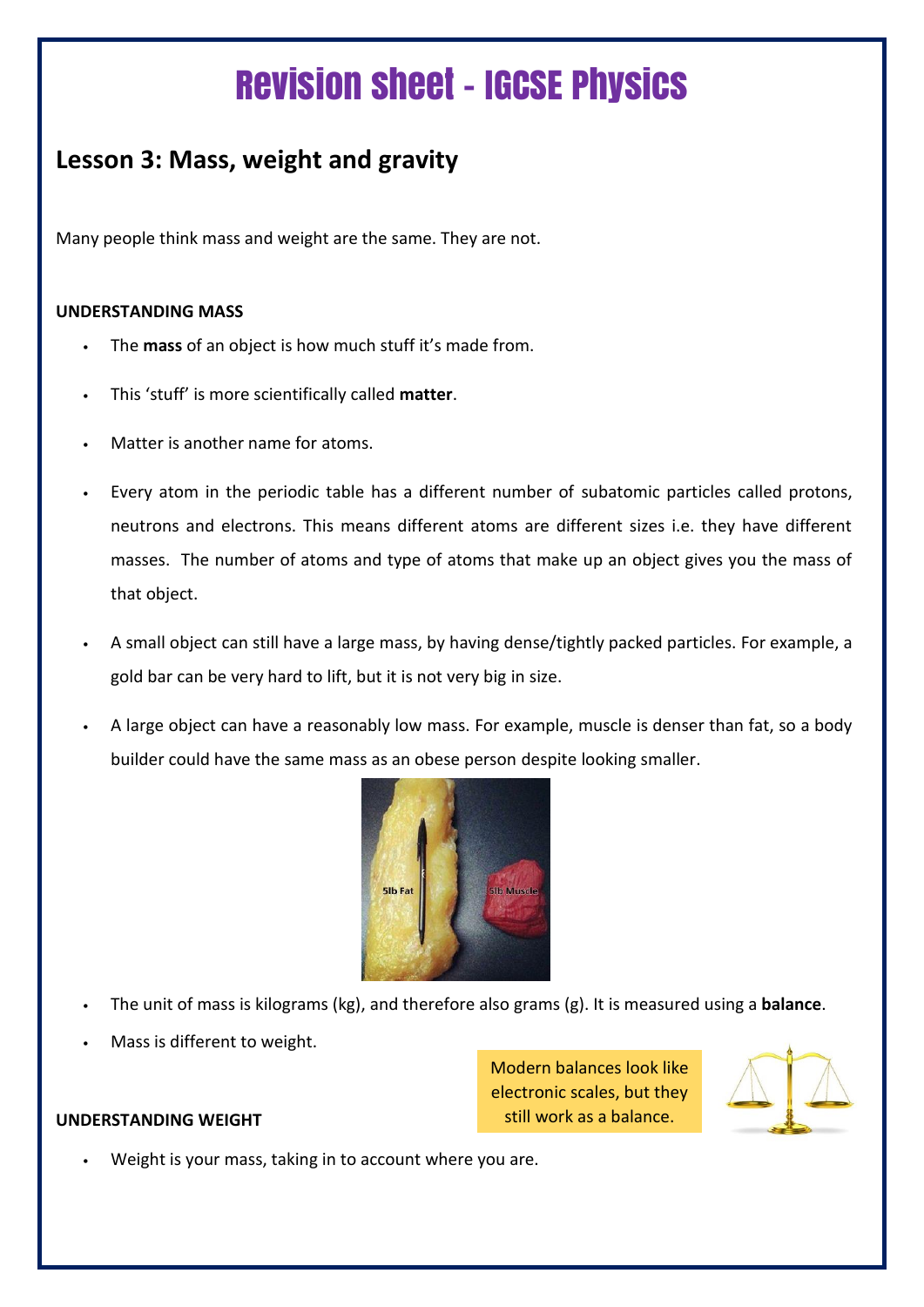- Your **mass never changes** depending on where you are. You will have the same number of atoms whether you are standing on Mars or standing on Earth. You will weigh different though.
- This is all due to the force of gravity (more specifically gravitational field strength).
- We say that **the weight of an object is the force that acts on it because of gravity**.
- That's why writing weight or gravity on a force diagram means the same thing.
- The unit of weight is N and is measured using **scales** or a **newton metre**.

#### **WHY ARE MY BATHROOM SCALES NOT IN NEWTONS (N)?**

They should be, but we have all got so used to stones and kilograms, manufacturers (the people who make things for us) don't want to change. It doesn't really matter though, because we are all measuring ourselves on Earth so it's all relative.



#### **UNDERSTANDING GRAVITY**

- Gravity is the force of attraction between the mass of two (or more) objects.
- The closer the two objects are the greater the force due to gravity.
- Everything with mass has gravity, but only things with huge masses have gravity that we can measure easily. We say the greater the mass of an object the greater the force due to gravity.
- That's why the Earth pulls me, or this apple towards the Earth, but I don't pull the Earth towards me.
- Sir Issac Newton discovered the force of gravity. He did lots of work on forces in general. That's why the unit of force is called a Newton (N).

#### **EXTENSION (NOT ON THE IGCSE SYLLABUS. MORE LIKE UNIVERSITY PHYSICS!)**

- Einstein took gravity to a whole new level. He discovered that objects with lots of mass pull things towards them because space and time have been bent. Oooo er!
- You can think of space and time like a blanket. Big objects dent the blanket more, pulling the smaller ones towards it.





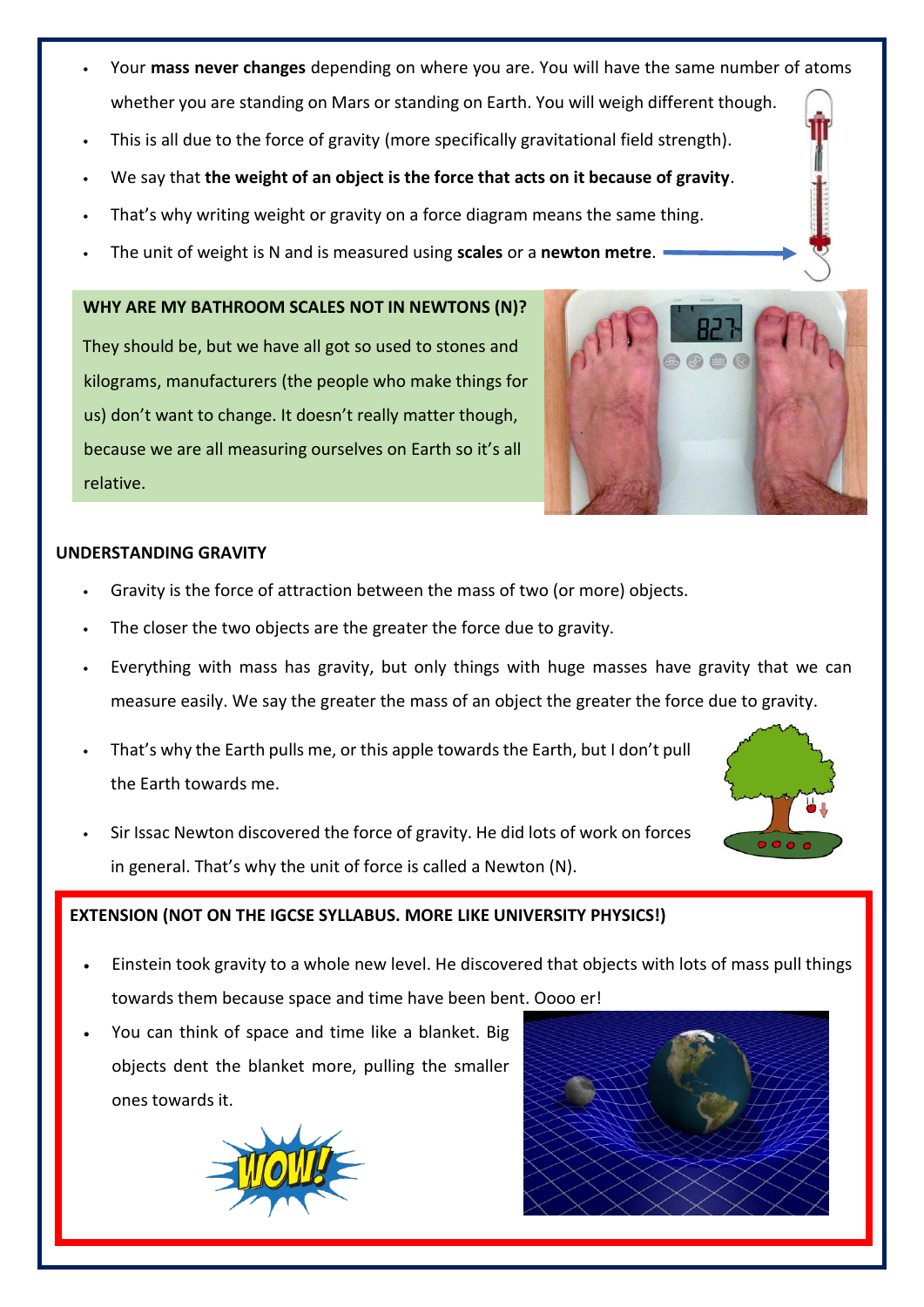#### **GRAVITATIONAL FIELD STRENGTH IS DIFFERENT FROM GRAVITY**

- Gravitational field strength is the amount of force placed on one of those objects by the other. An objects gravitational field strength will stay the same unless its mass changes.
- More specifically, it is **the force in Newtons that acts on each kilogram of mass**.
- For this reason, gravitational field strength is measured in **Newtons per Kilogram (N/Kg)**.
- The gravitational field strength of planet Earth is **9.81N/Kg**. This is often rounded to

9.8N/Kg or 10N/kg. Your exam often tells you which of these it wants you to use at the beginning in of the exam paper. If not, any should be fine.

• The gravitational field strength of an object such as Earth will exert this force on you know matter where you are on the planet. This diagram shows what I mean. No matter where you are on Earth, you will be pulled to the ground with a force of 10N/Kg for every kilogram of you. In reality, the whole Earth would be covered in arrows, but I can't fit them all in! You get the picture.

#### **INTERESTINGLY …..**

- If an object is falling straight down towards Earth (not from space, but from your hand, for example) it will accelerate (speed up) at a set rate of approximately 9.8 m/s (metres per second).
- For this reason a feather and hammer will hit the ground at the same time if dropped from the same height. Earth is pulling them down with the same acceleration due to its gravitational field strength.
- BUT, in reality this doesn't happen. This is because air resistance is opposing the motion of the feather more than the hammer, therefore, slowing it down.
- You'd need to drop them both in a vacuum where there are no air particles (like oxygen) floating around getting in the way. Space is a natural example of a vacuum. But, we can create a vacuum in a laboratory as well.
- More on the **acceleration due to gravity** in (T3L6).





In a vacuum (the hard way)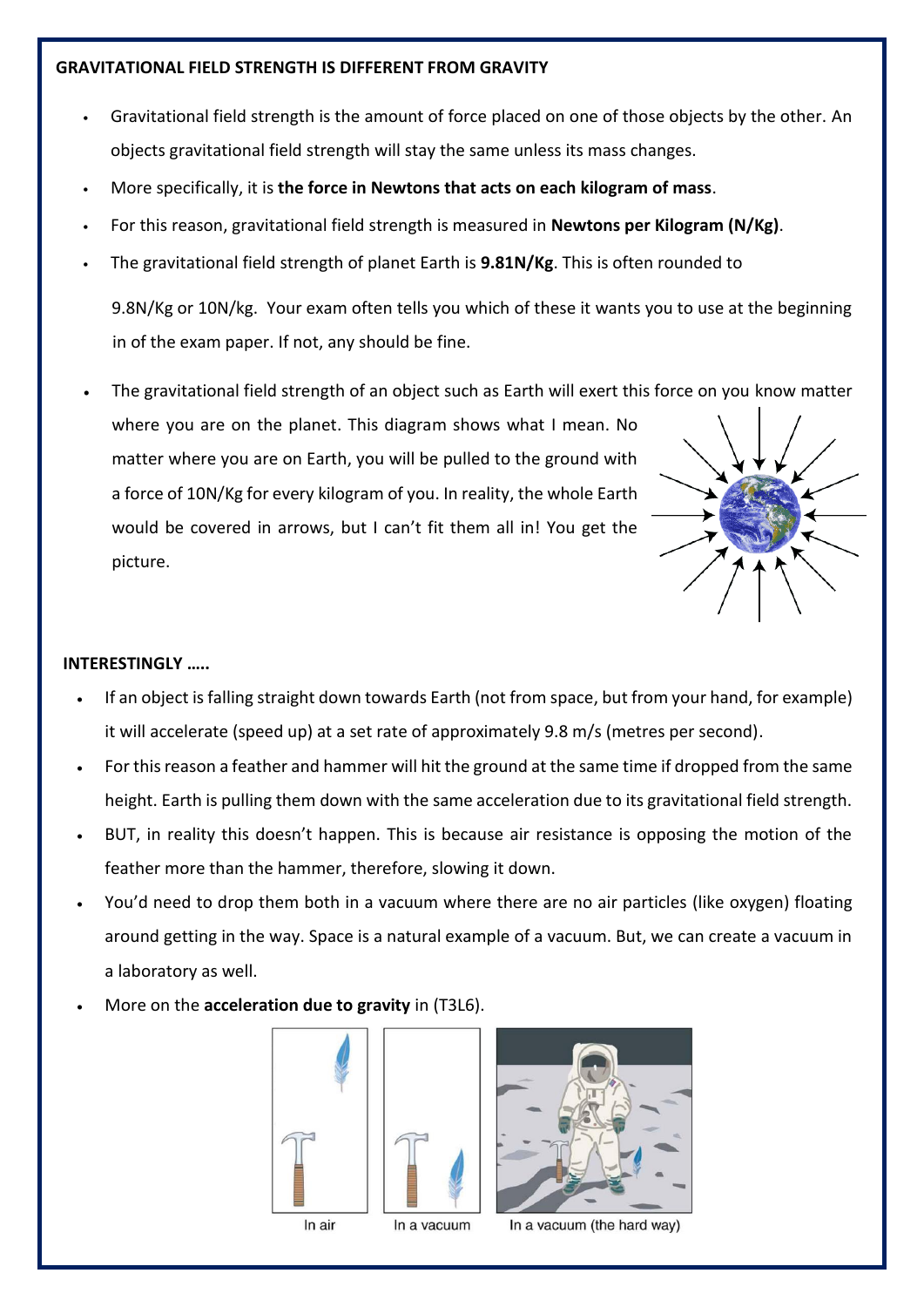#### **CALCULATING WEIGHT, MASS AND GRAVITATIONAL FIELD STRENGTH**

- We say that weight, mass and gravitational field strength are related. If we change one, the others will change too.
- We can calculate any of these variables using the formula:

| Word formula                                            | →             |           |    | Weight = mass x gravitational field strength |
|---------------------------------------------------------|---------------|-----------|----|----------------------------------------------|
| <b>Algebraic symbols</b>                                | $\rightarrow$ | $W = m x$ |    |                                              |
| Units (what each variable is measured in) $\rightarrow$ |               | N         | kg | N/Kg                                         |

**UNITS AND ALGEBRAIC SYMBOLS ARE NOT THE SAME! WE MEASURE MY MASS IN Kg, NOT m's. ALGEBRAIC SYMBOLS ARE JUST A 'NICKNAME' FOR VARIABLES. IMAGINE DOING PAGES OF MATHS WRITING OUT ALL THESE WORDS! NO THANKS!**

- It's important that m and g are written as lowercase letters.
- Using this formula, I can calculate my weight on different planets.
- Lets say I have a mass of 60 Kg and I'm standing on Earth with a gravitational field strength of 10 N/Kg (approximately). What will my weight be?



- In the formulas crash course you did not focus on units to help you understand the maths. But, units are very important. You should include them in all your answers!
- You can also rearrange the formula to find mass or gravitational field strength. You can use the line, pyramid or advanced method. Your choice.



This gives you: